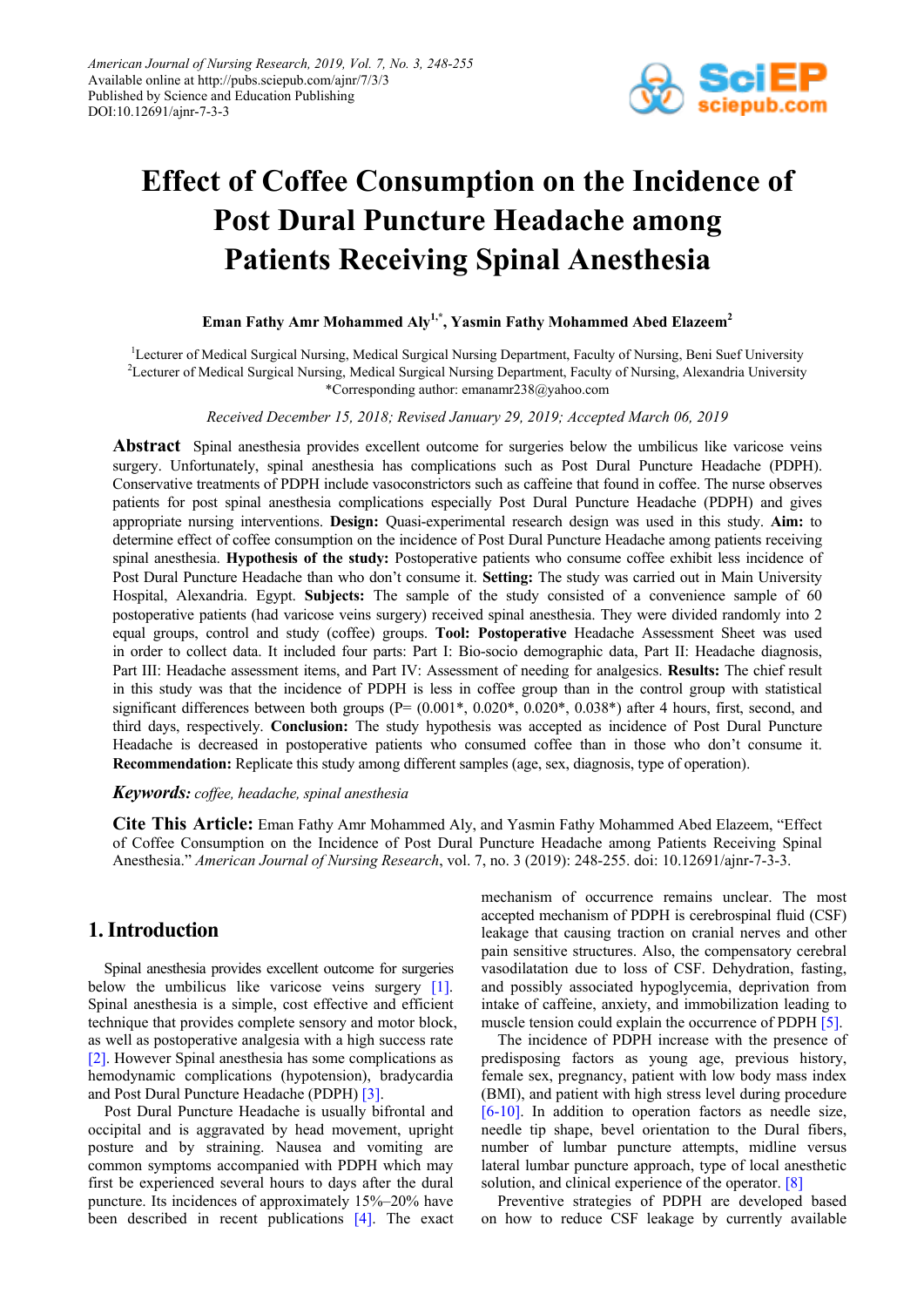methods including small size pencil point spinal needle, parallel bevel orientation, liquid use for the loss of resistance in epidural puncture, and prophylactic epidural blood patch [\[9,10\].](#page-7-7) Conservative treatment of PDPH consists of psychological support before surgery, bed rest, and abdominal binders as well as oral or intravenous fluid replacement as prescribed. Most of these activities are mainly nurses' role. Nurses play an important function in providing post-operative care and observing patient for post spinal anesthesia complications especially PDPH. Pharmacological therapy includes symptomatic analgesics, drugs that increase CSF production. Paracetamol or non-steroidal anti-inflammatory drugs are used as first step treatment. Vasoconstrictors such as caffeine have been used as well [\[11\].](#page-7-8)

Coffee is known to be among the most commonly used drink in the world [\[12\].](#page-7-9) Coffee used to increase individuals' attention and wakefulness, decrease feeling of fatigue and improving their physical performance [\[13\].](#page-7-10) Beside its general use, coffee has medical effects as a protective agents for cardiovascular system, stroke, Parkinson's disease, Alzheimer's disease, liver disease, and recently as an antifibrotic agent [\[14,15\].](#page-7-11)Coffee has the ability to control and reduce occurrence of headache after spinal anesthesia. It produces cerebral vasoconstriction. Its enteral absorption is quick with a peak level within 30 minute. The dose recommended for PDPH is 300- 500 mg of oral or I.V. caffeine daily. One cup of coffee contains about 50-100 mg of caffeine [\[16\].](#page-7-12)

Coffee consumption is safe if used in moderate amount and not excised daily recommended dose (around 5 cups of coffee).Unpleasant symptoms include restlessness, anxiety and increased blood pressure were found to be related to heavy coffee consumption. Nursing instructions about safe amount of coffee consumption is necessity [\[17\].](#page-7-13)

## **1.1. Significance of the Study**

The study highlights the efficacy of coffee in reducing Post Dural Puncture Headache. Such information would encourage using coffee postoperatively. Ultimately patients will less suffer from Post Dural Puncture Headache.

# **2. Aim of the Study**

To determine effect of coffee consumption on the incidence of Post Dural Puncture Headache among patients receiving spinal anesthesia.

## **2.1. Hypothesis of the Study**

Postoperative patients who consume coffee exhibit less incidence of Post Dural Puncture Headache than who don't consume it.

# **3. Materials and Method**

## **3.1. Materials**

#### **3.1.1. Study Design**

Quasi-experimental research design was used in this study.

#### **3.1.2. Setting**

This study was carried out in Main University Hospital, Alexandria. Egypt.

## **3.1.3. Subjects**

A convenience sample of 60 patients was randomly divided into 2 equal groups, 30 patients in each.

- **- Control group:** 30 patients received hospital routine care (bed rest with resting head).
- **- Study (Coffee) group:** 30 patients received coffee beside hospital routine care. Patients were assigned according to the following criteria:

## **3.1.4. Inclusion Criteria**

- Adult patients aged from 21 to 60 years.
- Patients accept participation in the study
- Patients not on anti-coagulant therapy
- Patients without hypertension
- Patients without psychiatric disorder
- Patients without chronic headache
- Patients not consume more than 3 cups of coffee per day on usual

#### **3.1.5. Tools of the Study**

One tool was used for data collection: Postoperative Headache Assessment Sheet.

This tool was developed by the researchers after reviewing current related literatures [\[8-11\]](#page-7-6) to assess headache post operatively. It included four parts:

Part I: - Bio-sociodemographic data: It was used to record data about the following items: Personal data as: age, marital status, address, occupation, level of education, etc. Medical data as: intra-operative monitoring for e.g. blood pressure, pulse and O2saturation.

Part II: - Headache diagnosis: This part aimed to rule out others causes of headache to confirm diagnosis of Post Dural Puncture Headache (PDPH).It included items such as blood pressure reading, blood glucose level, and signs of dehydration.

Part III: - Headache assessment items: This part was included to assess the following items of headache; occurrence, character, duration, aggravating factors, alleviating factors, degree of pain using visual analogue scale, and finally effect of pain upon activities of daily living e.g. sleep, appetite, concentration and interaction with others.

Part IV: - Assessment of needing for analgesics. It was included to record patients need to analgesic

#### **3.2. Method**

- 1. Written approval to carry out the study was obtained from the director of Main University Hospital after declaring the aim of the study.
- 2. Postoperative Headache Assessment Sheet was developed by the researchers after review of the relevant literature.
- 3. The developed tool was revised by five experts in the related field three professors from Medical Surgical Nursing; and two professors from Anesthesia Department, Alexandria University to ascertain its content validity and clarity of the items.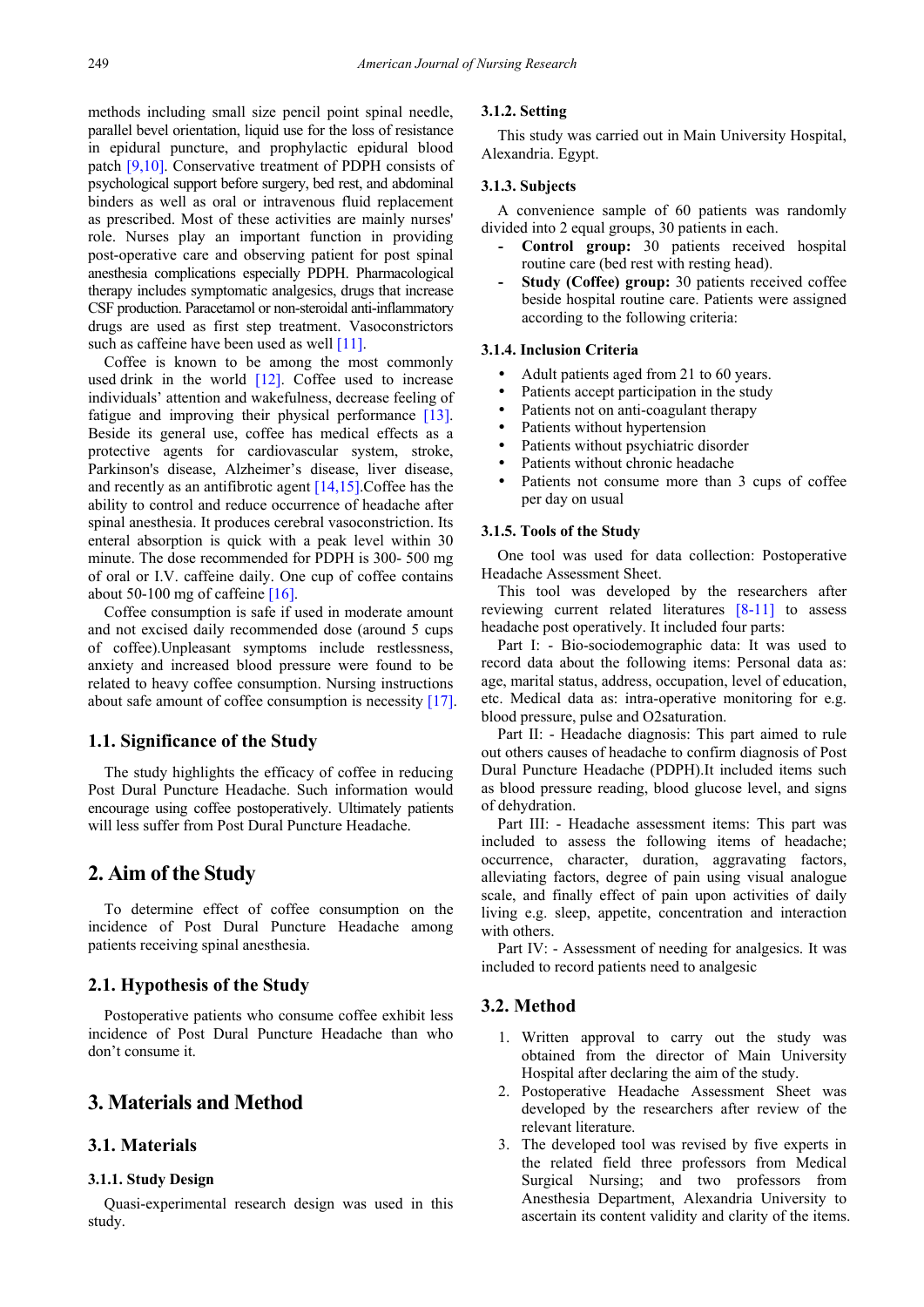- 4. Reliability of the developed tool was estimated by correlation coefficient (0.70).
- 5. Informed consent was taken from each participant after explanation of the purpose of the study. Confidentiality and privacy was assumed to each patient.
- 6. A pilot study was conducted on six patients to test feasibility and applicability of the developed tool. The necessary modifications were done.
- 7. A convenience sample of 60 adult patients who fulfilled the inclusion criteria were assigned randomly and equally divided into two groups.
	- Control group**:** comprised of 30 patients they were received hospital routine care (bed rest with resting head)
	- Study (Coffee) group: comprised of 30 patients they were received coffee beside hospital routine care (3cups per day for one week). The type of coffee was fixed and not included any additives.
- 8. Data was collected from the identified subjects using the developed Tool: Postoperative Headache Assessment Sheet.
	- Within 24 hours of admission the researchers built a therapeutic relationship with the patients in order to get co-operation after explaining the purpose of the study.
	- The instruction about hospital routine care (bed rest with resting head) and how to use visual analogue scale in headache assessment was given to patients in both groups where the scale consists of an unmarked 10 cm line, with 0 representing no headache and 10 representing the worst headache.
	- The instruction about coffee consumption was given to patients in coffee group.
- 9. Surgeon and anesthesiologist were fixed in all operations and also needle and technique used in spinal anesthesia.
- 10. Intra-operative monitoring was done to evaluate patient condition for pulse, blood pressure and O2 saturation.
- 11. Headache diagnosis was done to exclude other causes of headache and to confirm diagnosis of Post Dural Puncture Headache PDPH.
- 12. Daily headache assessment was done for patients in both groups for one week. Comparison was done between two groups in order to determine the effect of coffee consumption versus routine care on incidence of Post Dural Puncture Headache (PDPH).
- 13. Data collection extended from September 2017 to June 2018.

## **3.2.1. Ethical Considerations**

- Written informed consent was obtained from patients after explanation of the aim of the study.
- Privacy and confidentiality are assured to the study subjects.
- Patients were informed that their participation is voluntary and they have the right to be withdrawn from the study with a full respect.

#### **3.2.2. Statistical Analysis: [\[18\]](#page-7-14)**

Data were fed to the computer and analyzed using IBM SPSS software package version 20.0. Qualitative data were described using number and percent. Quantitative data were described using range (minimum and maximum), mean, and standard deviation. Significance of the obtained results was judged at the 5% level.

**The used tests were** 

1- Chi-square test: For categorical variables, to compare between different groups.

**2- Fisher's Exact or Monte Carlo correction:**  Correction for chi-square when more than 20% of the cells have expected count less than 5.

**3-Friedman test:** For abnormally distributed quantitative variables, to compare between more than two periods or stage.

# **4. Results**

According to [Table 1,](#page-3-0) nearly half (53.3%) of the study (Coffee) group patients aged from 30˂40 years while 50.0% of the control group patients aged from 40˂50 years. Females represented the highest percentage of both the study and the control groups (73.3% and 76.7%) respectively .About two thirds (60% and 73.3%) of both study (Coffee) and control groups respectively were married. Also, the highest percentage (36.7%) of study (Coffee) group patients had preparatory education while, in control group each primary and secondary level of education represented 30%. Manual employed patients represented the highest percentage (56.7% and 53.3%) in both study (Coffee) and control groups respectively. Overweight represented the highest percentage (30% and 40%) of patients in both study (Coffee) and control groups respectively. Non-smokers represented the highest percentage of both the study and the control groups (76.6% and 83.3%) respectively. No statistical significant differences were found between both groups as regards to all patients' personal data.

[Figure 1](#page-3-1) & [Figure 2](#page-3-2) show intra-operative monitoring data; all patients in both study and the control groups had normal blood pressure reading, nearly median score in  $O_2$ saturation and pulse count.

No statistical significant differences were found between both groups as regards to intra**-**operative monitoring data.

[Table 2](#page-4-0) illustrates the absence of any risk factors of headache as abnormal blood pressure, blood glucose level or signs of dehydration in patients of both groups.

[Table 3](#page-4-1) denotes that the patients in the study(Coffee) group showed lower percentages of headache occurrence after 4 hours, first, second, and third days presented as( $0.0\%$ , 13.3%,13.3%,6.7%) respectively compared to patients in the control group who presented higher percentages of headache occurrence (40%,40%, 40%, 26.7%)respectively.

There were statistical significant differences between both groups (P= (0.001\*, 0.020\*, 0.020\*, and p=0.038\*) respectively.

The findings showed that all of the patients who experienced pain in both the study (Coffee) and control groups had dull intermittent headache. The table showed that during first, second, and third days of assessment the majority of patients in the study (Coffee) group (75%, 75% and 100%) and control group (58.3%, 58.3% and 62.5%) respectively had standing as aggravating factor.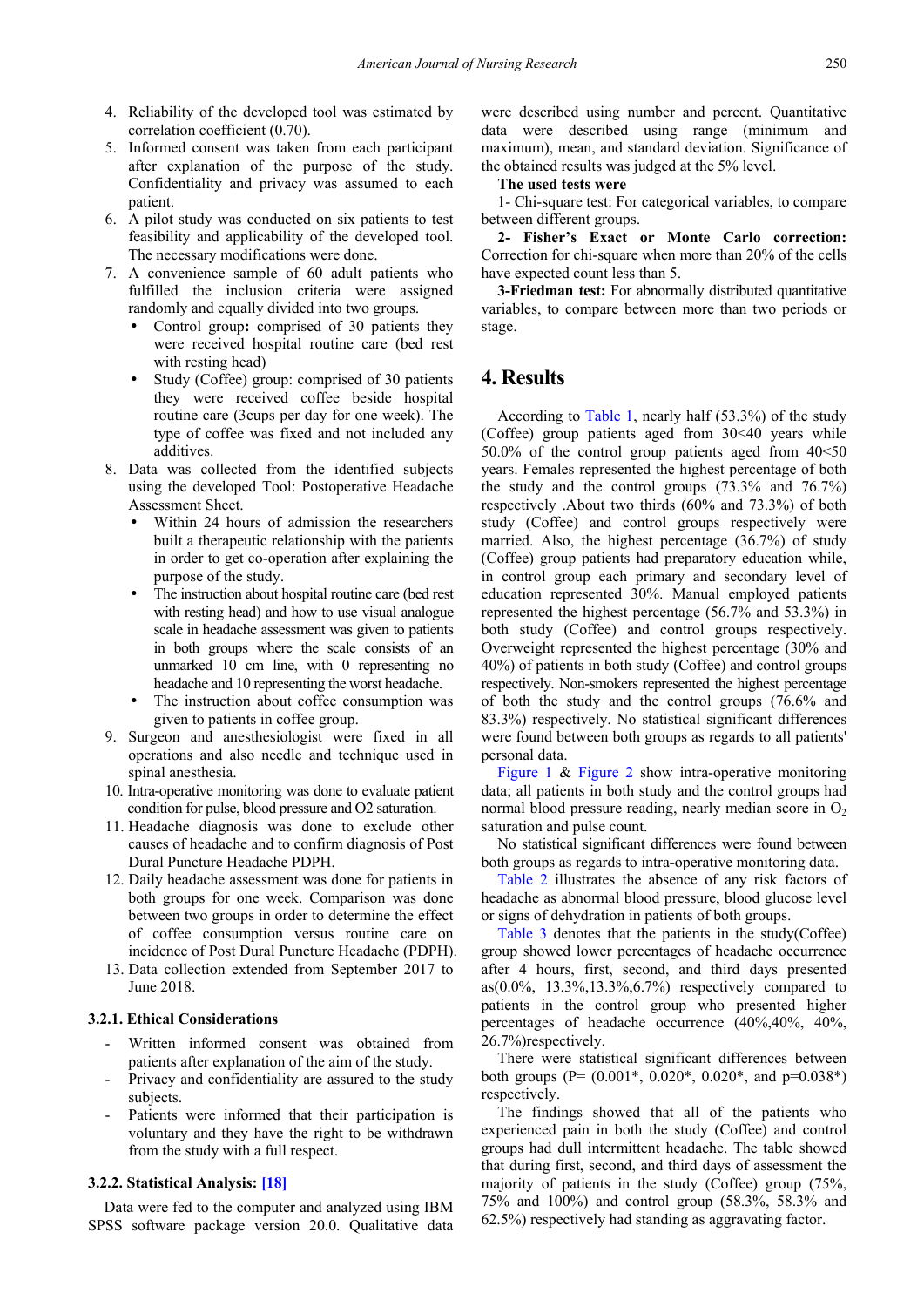| Table 1. Personal Data of the study Subjects |  |  |  |  |
|----------------------------------------------|--|--|--|--|
|----------------------------------------------|--|--|--|--|

<span id="page-3-0"></span>

| Personal data          | $Coffee(n = 30)$ |                                    |                  | Control( $n = 30$ )                |                  |                  |  |  |  |
|------------------------|------------------|------------------------------------|------------------|------------------------------------|------------------|------------------|--|--|--|
|                        | No.              | $\mathbf{0}_{\mathbf{0}}^{\prime}$ | No.              | $\mathbf{0}_{\mathbf{0}}^{\prime}$ | $\chi^2$         | p                |  |  |  |
| Age in years           |                  |                                    |                  |                                    |                  |                  |  |  |  |
| $20 -$                 | $\sqrt{2}$       | 6.7                                | 3                | 10.0                               |                  |                  |  |  |  |
| $30 -$                 | 16               | 53.3                               | 10               | 33.3                               | 3.588            | ${}^{MC}p=0.306$ |  |  |  |
| $40 -$                 | 12               | 40.0                               | 15               | 50.0                               |                  |                  |  |  |  |
| $50 -$                 | $\boldsymbol{0}$ | $0.0\,$                            | $\overline{c}$   | 6.7                                |                  |                  |  |  |  |
| <b>Sex</b>             |                  |                                    |                  |                                    |                  |                  |  |  |  |
| Male                   | 8                | 26.7                               | $\boldsymbol{7}$ | 23.3                               | 0.0889           | 0.765594         |  |  |  |
| Female                 | 22               | 73.3                               | 23               | 76.7                               |                  |                  |  |  |  |
| <b>Marital status</b>  |                  |                                    |                  |                                    |                  |                  |  |  |  |
| Single                 | 12               | 40.0                               | 8                | 26.7                               | 1.200            | 0.273            |  |  |  |
| Married                | 18               | 60.0                               | 22               | 73.3                               |                  |                  |  |  |  |
| Level of education     |                  |                                    |                  |                                    |                  |                  |  |  |  |
| Illiterate             | $\boldsymbol{2}$ | 6.7                                | $\mathfrak{Z}$   | $10.0\,$                           |                  |                  |  |  |  |
| Primary education      | 6                | 20.0                               | 9                | 30.0                               |                  |                  |  |  |  |
| Preparatory education  | 11               | 36.7                               | $\tau$           | 23.3                               | 2.656            | ${}^{MC}p=0.665$ |  |  |  |
| Secondary education    | $\tau$           | 23.3                               | 9                | 30.0                               |                  |                  |  |  |  |
| University             | $\overline{4}$   | 13.3                               | $\overline{c}$   | 6.7                                |                  |                  |  |  |  |
| Occupation             |                  |                                    |                  |                                    |                  |                  |  |  |  |
| Employment             |                  |                                    |                  |                                    |                  |                  |  |  |  |
| Manual                 | $17\,$           | 56.7                               | 16               | 53.3                               |                  |                  |  |  |  |
| Professional           | 6                | 20.0                               | $\overline{9}$   | 30.0                               | 0.964            | 0.618            |  |  |  |
| Not employment         | $\tau$           | 23.3                               | 5                | 16.7                               |                  |                  |  |  |  |
| <b>Body mass index</b> |                  |                                    |                  |                                    |                  |                  |  |  |  |
| Under weight           | $\tau$           | 23.3                               | 5                | 16.7                               |                  |                  |  |  |  |
| Normal body weight     | $\tau$           | 23.3                               | $\boldsymbol{9}$ | 30.0                               | $\chi^2 = 1.830$ | 0.608            |  |  |  |
| Over weight            | 9                | 30.0                               | 12               | 40.0                               |                  |                  |  |  |  |
| Obese                  | $\tau$           | 23.3                               | $\overline{4}$   | 13.3                               |                  |                  |  |  |  |
| <b>Smoking</b>         |                  |                                    |                  |                                    |                  |                  |  |  |  |
| Nonsmoker              | 23               | 76.6                               | 25               | 83.3                               | $\chi$ 2=0.417   | 0.518            |  |  |  |
| Smoker                 | $\boldsymbol{7}$ | 23.4                               | $\sqrt{5}$       | 16.4                               |                  |                  |  |  |  |

 $\chi^2$ : Chi square test

p: p value for comparing between the two group

MC: Monte Carlo.

<span id="page-3-1"></span>

**Figure 1.** Intra-operative Monitoring Data of the Study Subjects (blood pressure)

<span id="page-3-2"></span>

Figure 2. Intra-operative Monitoring Data of the Study Subjects (O<sub>2</sub>) saturation, Pulse)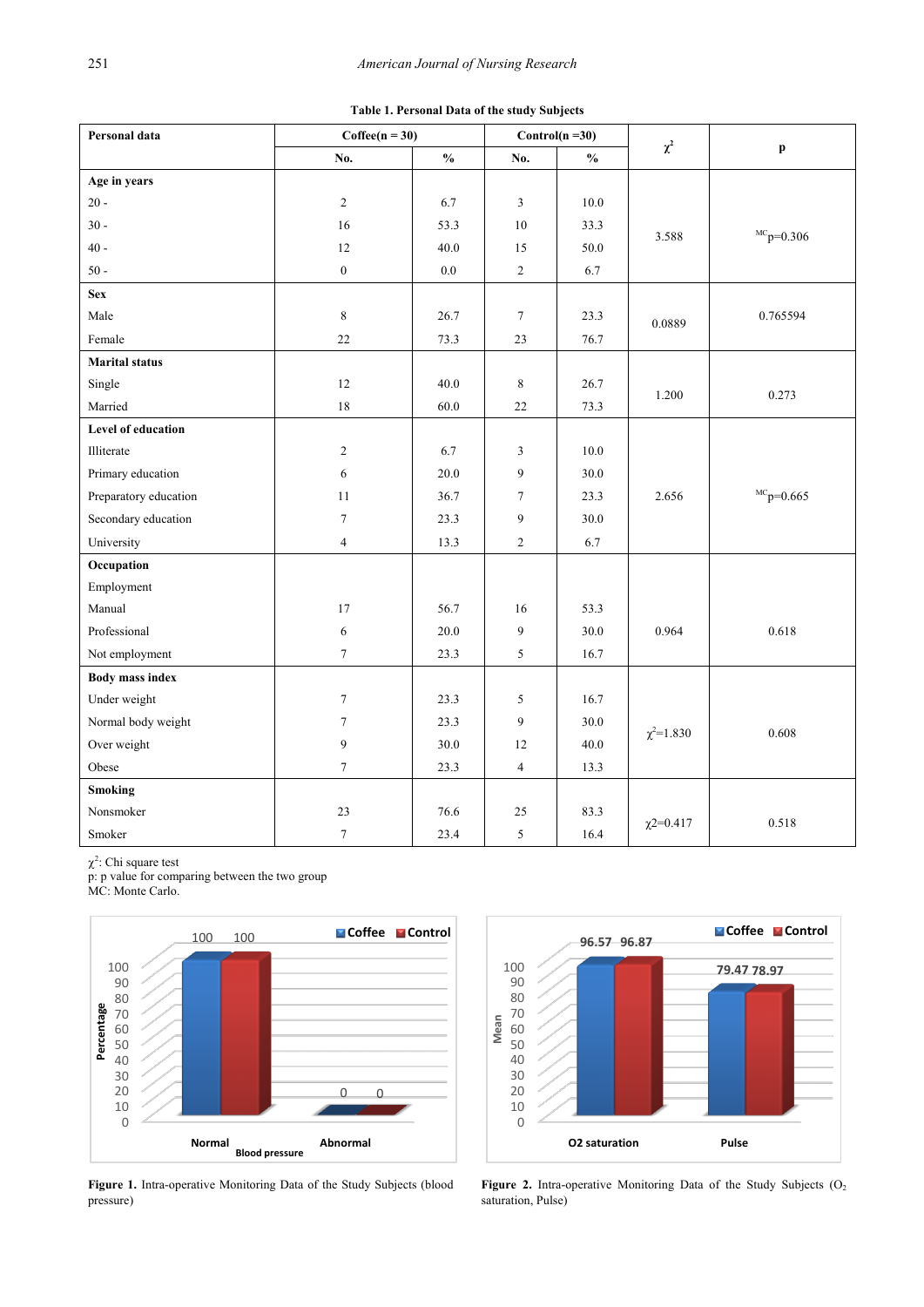<span id="page-4-0"></span>

|                               |                                            | hospitalization  | During               |                  | <b>After 4 hours</b> | Postoperative follow up days |               |                  |               |                  |               |                  |               |              |               |                  |               |
|-------------------------------|--------------------------------------------|------------------|----------------------|------------------|----------------------|------------------------------|---------------|------------------|---------------|------------------|---------------|------------------|---------------|--------------|---------------|------------------|---------------|
|                               |                                            |                  | <b>Immediate</b>     |                  |                      | Day1                         |               |                  | Day2          | Day3             |               | Day4             |               | Day5         |               | Day6             |               |
|                               |                                            | No.              | $\frac{0}{0}$<br>No. |                  | $\frac{0}{0}$        | No.                          | $\frac{0}{0}$ | No.              | $\frac{0}{0}$ | No.              | $\frac{0}{0}$ | No.              | $\frac{0}{0}$ | No.          | $\frac{0}{0}$ | No.              | $\frac{0}{0}$ |
|                               | <b>Study group</b>                         |                  |                      |                  |                      |                              |               |                  |               |                  |               |                  |               |              |               |                  |               |
|                               | Normal <120/80 mm Hg                       | 30               | 100.0                | 30               | 100.0                | 30                           | 100.0         | 30               | 100.0         | 30               | 100.0         | 30               | 100.0         | 30           | 100.0         | 30               | 100.0         |
|                               | Stage $1 = 140 - 159/90 - 99$ mmHg         | $\mathbf{0}$     | 0.0                  | $\mathbf{0}$     | 0.0                  | $\Omega$                     | 0.0           | $\mathbf{0}$     | 0.0           | $\mathbf{0}$     | 0.0           | $\boldsymbol{0}$ | 0.0           | $\theta$     | 0.0           | $\boldsymbol{0}$ | 0.0           |
|                               | Stage 2=160-179 /100-109 mm Hg             | $\theta$         | 0.0                  | $\theta$         | 0.0                  | $\Omega$                     | 0.0           | $\theta$         | 0.0           | $\Omega$         | 0.0           | $\theta$         | 0.0           | $\theta$     | 0.0           | $\mathbf{0}$     | 0.0           |
|                               | Hypertensive Crisis = $\geq$ 180/110 mm Hg | $\overline{0}$   | 0.0                  | $\boldsymbol{0}$ | 0.0                  | $\theta$                     | 0.0           | $\boldsymbol{0}$ | 0.0           | $\mathbf{0}$     | 0.0           | $\boldsymbol{0}$ | 0.0           | $\mathbf{0}$ | 0.0           | $\boldsymbol{0}$ | 0.0           |
| <b>Blood pressure reading</b> | Control group                              |                  |                      |                  |                      |                              |               |                  |               |                  |               |                  |               |              |               |                  |               |
|                               | Normal <120/80 mm Hg                       | 30               | 100.0                | 30               | 100.0                | 30                           | 100.0         | 30               | 100.0         | 30               | 100.0         | 30               | 100.0         | 30           | 100.0         | 30               | 100.0         |
|                               | Stage $1 = 140 - 159/90 - 99$ mmHg         | $\boldsymbol{0}$ | 0.0                  | $\Omega$         | 0.0                  | $\Omega$                     | 0.0           | $\mathbf{0}$     | 0.0           | $\mathbf{0}$     | 0.0           | $\mathbf{0}$     | 0.0           | $\mathbf{0}$ | 0.0           | $\mathbf{0}$     | 0.0           |
|                               | Stage 2=160-179/100-109 mm Hg              | $\mathbf{0}$     | 0.0                  | $\mathbf{0}$     | 0.0                  | $\mathbf{0}$                 | 0.0           | $\mathbf{0}$     | 0.0           | $\mathbf{0}$     | 0.0           | $\mathbf{0}$     | 0.0           | $\mathbf{0}$ | 0.0           | $\mathbf{0}$     | 0.0           |
|                               | Hypertensive Crisis = $\geq$ 180/110 mm Hg | $\boldsymbol{0}$ | 0.0                  | $\mathbf{0}$     | 0.0                  | $\Omega$                     | 0.0           | $\mathbf{0}$     | 0.0           | $\boldsymbol{0}$ | 0.0           | $\overline{0}$   | 0.0           | $\mathbf{0}$ | 0.0           | $\mathbf{0}$     | 0.0           |
|                               | <b>Study group</b>                         |                  |                      |                  |                      |                              |               |                  |               |                  |               |                  |               |              |               |                  |               |
| glucose sugar                 | Normal70-110 mg/dL                         | 30               | 100.0                | 30               | 100.0                | 30                           | 100.0         | 30               | 100.0         | 30               | 100.0         | 30               | 100.0         | 30           | 100.0         | 30               | 100.0         |
|                               | Hypoglycemia< 70 mg/dL                     | $\theta$         | 0.0                  | $\Omega$         | 0.0                  | $\Omega$                     | 0.0           | $\theta$         | 0.0           | $\theta$         | 0.0           | $\Omega$         | 0.0           | $\theta$     | 0.0           | $\theta$         | 0.0           |
|                               | Hyperglycemia> 110 mg/dL                   | $\mathbf{0}$     | 0.0                  | $\mathbf{0}$     | 0.0                  | $\mathbf{0}$                 | 0.0           | $\boldsymbol{0}$ | 0.0           | $\mathbf{0}$     | 0.0           | $\theta$         | 0.0           | $\mathbf{0}$ | 0.0           | $\mathbf{0}$     | 0.0           |
| <b>Fasting blood</b>          | Control group                              |                  |                      |                  |                      |                              |               |                  |               |                  |               |                  |               |              |               |                  |               |
|                               | Normal70-110 mg/dL                         | 30               | 100.0                | 30               | 100.0                | 30                           | 100.0         | 30               | 100.0         | 30               | 100.0         | 30               | 100.0         | 30           | 100.0         | 30               | 100.0         |
|                               | Hypoglycemia< 70 mg/dL                     | $\mathbf{0}$     | 0.0                  | $\theta$         | 0.0                  | $\Omega$                     | 0.0           | $\mathbf{0}$     | 0.0           | $\theta$         | 0.0           | $\mathbf{0}$     | 0.0           | $\mathbf{0}$ | 0.0           | $\mathbf{0}$     | 0.0           |
|                               | Hyperglycemia> 110 mg/dL                   | $\mathbf{0}$     | 0.0                  | $\mathbf{0}$     | 0.0                  | $\theta$                     | 0.0           | $\mathbf{0}$     | 0.0           | $\overline{0}$   | 0.0           | $\mathbf{0}$     | 0.0           | $\mathbf{0}$ | 0.0           | $\overline{0}$   | 0.0           |
|                               | <b>Study group</b>                         |                  |                      |                  |                      |                              |               |                  |               |                  |               |                  |               |              |               |                  |               |
|                               | Present                                    | $\mathbf{0}$     | 0.0                  | $\mathbf{0}$     | 0.0                  | $\mathbf{0}$                 | 0.0           | $\mathbf{0}$     | 0.0           | $\mathbf{0}$     | 0.0           | $\mathbf{0}$     | 0.0           | $\mathbf{0}$ | 0.0           | $\overline{0}$   | 0.0           |
| of dehydration                | Not present                                | 30               | 100.0                | 30               | 100.0                | 30                           | 100.0         | 30               | 100.0         | 30               | 100.0         | 30               | 100.0         | 30           | 100.0         | 30               | 100.0         |
|                               | Control group                              |                  |                      |                  |                      |                              |               |                  |               |                  |               |                  |               |              |               |                  |               |
| <b>Signs</b>                  | Present                                    | $\boldsymbol{0}$ | 0.0                  | $\mathbf{0}$     | 0.0                  | $\mathbf{0}$                 | 0.0           | $\mathbf{0}$     | 0.0           | $\Omega$         | 0.0           | $\overline{0}$   | 0.0           | $\theta$     | 0.0           | $\mathbf{0}$     | 0.0           |
|                               | Not present                                | 30               | 100.0                | 30               | 100.0                | 30                           | 100.0         | 30 <sup>°</sup>  | 100.0         | 30               | 100.0         | 30               | 100.0         | 30           | 100.0         | 30               | 100.0         |

**Table 2. Risk Factors of Headache in Both Study and Control Groups** 

The same table revealed that, during first, second, third and fourth days of assessment, all patients in coffee group (100%) had resting and sleeping as **alleviating factor** compared to the highest percentage (75%,75%,62.5% and 80.0%) of patients in control group respectively.

Regarding **degree of pain**, after 4 hours and fourth day postoperatively no patients in the study (Coffee) group experience any pain compared with (66.7% and 100.0%) of patients in the control group experience moderate and mild degree of pain respectively. For effect of headache on **activity of daily living**: during first, second and third postoperative days the highest percentages (75%,75% and100 %)respectively of patients in study(Coffee)group had no effect on activity of daily living compared to  $(66.9\%$ ,  $66.9\%$ ,  $75\%)$  respectively of patients in control group.

No statistical significant differences between patients in both groups in relation to headache assessment items: character, duration, aggravating factor, alleviating factor, degree of pain and effect on activity of daily living.

<span id="page-4-1"></span>

|                            |                  | During<br>hospitalization | <b>After 4 hours</b>                   |               | Postoperative follow up days |               |                     |               |                    |               |                      |               |                  |               |          |               |  |
|----------------------------|------------------|---------------------------|----------------------------------------|---------------|------------------------------|---------------|---------------------|---------------|--------------------|---------------|----------------------|---------------|------------------|---------------|----------|---------------|--|
|                            | <b>Immediate</b> |                           |                                        |               | Day1                         |               | Day2                |               | Day3               |               | Day4                 |               | Day <sub>5</sub> |               |          | Day6          |  |
|                            | No.              | $\frac{6}{9}$             | No.                                    | $\frac{0}{0}$ | No.                          | $\frac{0}{0}$ | No.                 | $\frac{6}{9}$ | No.                | $\frac{0}{0}$ | No.                  | $\frac{0}{0}$ | No.              | $\frac{0}{0}$ | No.      | $\frac{0}{0}$ |  |
| <b>Coffee</b>              |                  |                           |                                        |               |                              |               |                     |               |                    |               |                      |               |                  |               |          |               |  |
| Not occur                  | 30               | 100.0                     | 30                                     | 100.0         | 26                           | 86.7          | 26                  | 86.7          | 28                 | 93.3          | 30                   | 100.0         | 30               | 100.0         |          | 30 100.0      |  |
| $\frac{8}{5}$ Occur        | $\bf{0}$         | 0.0                       | $\bf{0}$                               | 0.0           | 4                            | 13.3          | 4                   | 13.3          | $\mathbf{2}$       | 6.7           | $\mathbf{0}$         | 0.0           | $\mathbf{0}$     | 0.0           | $\bf{0}$ | 0.0           |  |
|                            |                  |                           |                                        |               |                              |               |                     |               |                    |               |                      |               |                  |               |          |               |  |
| $\frac{1}{\infty}$ Control | 30               | 100.0                     | 18                                     | 60.0          | 18                           | 60.0          | 18                  | 60.0          | 22                 | 73.3          | 25                   | 83.3          | 30               | 100.0         |          | 30 100.0      |  |
| Occur                      | $\bf{0}$         | 0.0                       | 12                                     | 40.0          | 12                           | 40.0          | 12                  | 40.0          | 8                  | 26.7          | 5                    | 16.7          | $\mathbf{0}$     | 0.0           | $\bf{0}$ | 0.0           |  |
| $\chi^2(p)$                |                  |                           | $15.00^{\circ}$ (<0.001 <sup>*</sup> ) |               | $5.455^*(0.020^*)$           |               | $5.455^* (0.020^*)$ |               | $4.320^*(0.038^*)$ |               | 5.455( $PE$ p=0.052) |               | -                |               |          |               |  |

**Table 3. Headache Assessment Items among Both Groups' Overtimes**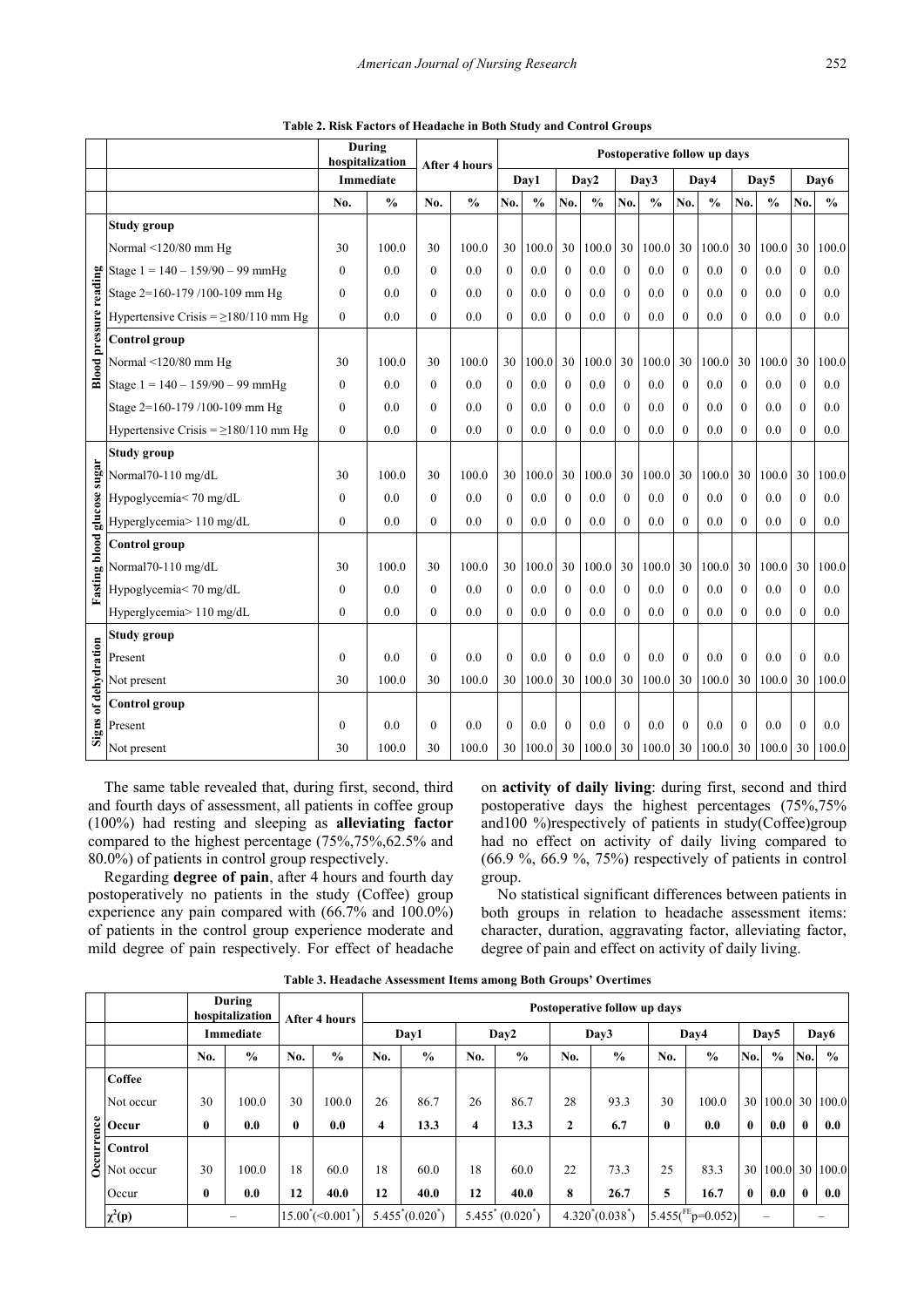|                    |                             |           | During<br>hospitalization |                          |                          | Postoperative follow up days |                                  |                    |                       |                                                                |                                                                                            |                  |                          |                          |                  |                          |               |
|--------------------|-----------------------------|-----------|---------------------------|--------------------------|--------------------------|------------------------------|----------------------------------|--------------------|-----------------------|----------------------------------------------------------------|--------------------------------------------------------------------------------------------|------------------|--------------------------|--------------------------|------------------|--------------------------|---------------|
|                    |                             | Immediate |                           |                          | <b>After 4 hours</b>     |                              | Day1                             |                    | Day2                  |                                                                | Day3                                                                                       |                  | Day4                     |                          | Day <sub>5</sub> |                          | Day6          |
|                    |                             | No.       | $\frac{0}{0}$             | No.                      | $\frac{0}{0}$            | $\frac{0}{0}$<br>No.         |                                  | No.                | $\frac{0}{0}$         | No.                                                            | $\frac{0}{0}$                                                                              | No.              | $\frac{0}{0}$            | No.                      | $\frac{0}{0}$    | No.                      | $\frac{0}{0}$ |
|                    | Coffee                      |           | $(n=0)$                   |                          | $(n=0)$                  |                              | $(n = 4)$                        |                    | $(n = 4)$             |                                                                | $(n = 2)$                                                                                  |                  | $(n=0)$                  |                          | $(n=0)$          |                          | $(n=0)$       |
|                    | Dull                        |           |                           |                          |                          | 3                            | 75.0                             | 3                  | 75.0                  | $\overline{2}$                                                 | 100.0                                                                                      |                  |                          |                          |                  |                          |               |
|                    | Sawing                      |           |                           |                          |                          | 1                            | 25.0                             | 1                  | 25.0                  | $\Omega$                                                       | 0.0                                                                                        |                  |                          |                          |                  |                          |               |
| Character          | Control                     |           | $(n=0)$                   |                          | $(n = 12)$               |                              | $(n = 12)$                       |                    | $(n = 12)$            |                                                                | $(n = 8)$                                                                                  |                  | $(n = 5)$                |                          | $(n=0)$          |                          | $(n=0)$       |
|                    | Dull                        |           |                           | 12                       | 100.0                    | 12                           | 100.0                            | 12                 | 100.0                 | 8                                                              | 100.0                                                                                      | 5                | 100.0                    |                          |                  |                          |               |
|                    | Sawing                      |           |                           | $\mathbf{0}$             | 0.0                      | $\theta$                     | 0.0                              | $\mathbf{0}$       | 0.0                   | $\mathbf{0}$                                                   | 0.0                                                                                        | $\theta$         | 0.0                      |                          |                  |                          |               |
|                    | $\chi^2(p)$                 |           |                           |                          |                          |                              |                                  |                    |                       |                                                                | $3.200({}^{FE}p=0.250)$ 3.200( ${}^{FE}p=0.250$ ) 10.00 <sup>*</sup> ( ${}^{FE}p=0.022$ *) |                  |                          |                          |                  |                          |               |
|                    | Coffee                      |           | $(n=0)$                   |                          | $(n=0)$                  |                              | $(n = 4)$                        |                    | $(n = 4)$             |                                                                | $(n=2)$                                                                                    |                  | $(n=0)$                  |                          | $(n=0)$          |                          | $(n=0)$       |
|                    | Continuous                  |           |                           |                          |                          | $\theta$                     | 0.0                              | $\mathbf{0}$       | 0.0                   | $\Omega$                                                       | 0.0                                                                                        |                  |                          |                          |                  |                          |               |
| Duration           | Intermittent                |           |                           |                          |                          | $\overline{4}$               | 100.0                            | $\overline{4}$     | 100.0                 | $\overline{2}$                                                 | 100.0                                                                                      |                  |                          |                          |                  |                          |               |
|                    | Control                     |           | $(n=0)$                   |                          | $(n = 12)$               |                              | $(n = 12)$                       |                    | $(n = 12)$            |                                                                | $(n = 8)$                                                                                  |                  | $(n = 5)$                |                          | $(n=0)$          |                          | $(n=0)$       |
|                    | Continuous                  |           |                           | 1<br>11                  | 8.3<br>91.7              | $\theta$                     | 0.0<br>100.0                     | $\mathbf{0}$<br>12 | 0.0<br>100.0          | $\Omega$<br>8                                                  | 0.0<br>100.0                                                                               | 0                | 0.0                      |                          |                  |                          |               |
|                    | Intermittent<br>$\chi^2(p)$ |           |                           |                          |                          | 12                           |                                  |                    |                       |                                                                |                                                                                            | 5                | 100.0                    |                          |                  |                          |               |
|                    | Coffee                      |           | $(n=0)$                   |                          | $(n=0)$                  |                              | $(n = 4)$                        |                    | $(n = 4)$             |                                                                | $(n = 2)$                                                                                  |                  | $(n=0)$                  |                          | $(n=0)$          |                          | $(n=0)$       |
|                    | Sitting                     |           |                           |                          |                          | 1                            | 25.0                             | 1                  | 25.0                  | $\mathbf{0}$                                                   | 0.0                                                                                        |                  |                          |                          |                  |                          |               |
|                    | Standing                    |           |                           |                          |                          | 3                            | 75.0                             | 3                  | 75.0                  | 2                                                              | 100.0                                                                                      |                  |                          |                          |                  |                          |               |
|                    | Talking                     |           |                           |                          |                          | $\theta$                     | 0.0                              | $\theta$           | 0.0                   | $\theta$                                                       | 0.0                                                                                        |                  |                          |                          |                  |                          |               |
| Aggravating factor | Control                     |           | $(n=0)$                   |                          | $(n = 12)$               |                              | $(n = 12)$                       |                    | $(n = 12)$            |                                                                | $(n = 8)$                                                                                  |                  | $(n = 5)$                |                          | $(n=0)$          |                          | $(n=0)$       |
|                    | Sitting                     |           |                           | 3                        | 25.0                     | 3                            | 25.0                             | 3                  | 25.0                  | 2                                                              | 25.0                                                                                       | 1                | 20.0                     |                          |                  |                          |               |
|                    | Standing                    |           |                           | 7                        | 58.3                     | 7                            | 58.3                             | 7                  | 58.3                  | 5                                                              | 62.5                                                                                       | 3                | 60.0                     |                          |                  |                          |               |
|                    | Talking                     |           |                           | $\overline{2}$           | 16.7                     | $\overline{2}$               | 16.7                             | $\overline{c}$     | 16.7                  | 1                                                              | 12.5                                                                                       | 1                | 20.0                     |                          |                  |                          |               |
|                    | $\chi^2(p)$                 |           |                           |                          |                          |                              |                                  |                    |                       | $0.728(^{MC}p=1.000)[0.728(^{MC}p=1.000)[1.177(^{MC}p=1.000)]$ |                                                                                            |                  |                          |                          |                  |                          |               |
|                    | Coffee                      |           | $(n=0)$                   |                          | $(n=0)$                  |                              | $(n = 4)$                        |                    | $(n = 4)$             |                                                                | $(n = 2)$                                                                                  |                  | $(n=0)$                  |                          | $(n=0)$          |                          | $(n=0)$       |
|                    | Resting and<br>sleeping     |           |                           |                          |                          | 4                            | 100.0                            | $\overline{4}$     | 100.0                 | 2                                                              | 100.0                                                                                      |                  |                          |                          |                  |                          |               |
|                    | Divertional                 |           |                           |                          |                          | $\Omega$                     | 0.0                              | $\theta$           | 0.0                   | $\Omega$                                                       | 0.0                                                                                        |                  |                          |                          |                  |                          |               |
| factor             | activities                  |           |                           |                          |                          |                              |                                  |                    |                       |                                                                |                                                                                            | $(n = 5)$        |                          | $(n=0)$                  |                  | $(n=0)$                  |               |
| <b>Alleviate</b>   | Control<br>Resting and      |           | $(n=0)$                   |                          | $(n = 12)$               |                              | $(n = 12)$                       |                    | $(n = 12)$            |                                                                | $(n = 8)$                                                                                  |                  |                          |                          |                  |                          |               |
|                    | sleeping                    |           |                           | 9                        | 75.0                     | 9                            | 75.0                             | 9                  | 75.0                  | 5                                                              | 62.5                                                                                       | $\overline{4}$   | 80.0                     |                          |                  |                          |               |
|                    | Divertional<br>activities   |           |                           | 3                        | 25.0                     | 3                            | 25.0                             | $\mathfrak z$      | 25.0                  | 3                                                              | 37.5                                                                                       | $\mathbf{1}$     | 20.0                     |                          |                  |                          |               |
|                    | $\chi^2(p)$                 |           |                           |                          | $\overline{\phantom{0}}$ |                              | $\overline{1.231(^{FE}p=0.529)}$ |                    | $1.231(^{FE}p=0.529)$ |                                                                | $1.071(^{FE}p=1.000)$                                                                      |                  | $\overline{\phantom{0}}$ |                          |                  |                          |               |
|                    | <b>Coffee</b>               |           | $(n=0)$                   |                          | $(n=0)$                  |                              | $(n = 4)$                        |                    | $(n = 4)$             | $(n = 2)$                                                      |                                                                                            |                  | $(n=0)$                  |                          | $(n=0)$          |                          | $(n=0)$       |
|                    | Mild pain                   |           |                           |                          |                          | $\overline{c}$               | 50.0                             | $\mathfrak{Z}$     | 75.0                  | 2                                                              | 100.0                                                                                      |                  |                          |                          |                  |                          |               |
|                    | Moderate pain               |           |                           | $\qquad \qquad -$        |                          | $\overline{c}$               | 500                              | $\mathbf{1}$       | 25.0                  | $00.0\,$<br>$\mathbf{0}$                                       |                                                                                            |                  | $\overline{\phantom{0}}$ | $\overline{\phantom{0}}$ |                  |                          |               |
| Degree of pain     | Control                     |           | $(n=0)$                   |                          | $(n = 12)$               |                              | $(n = 12)$                       |                    | $(n = 12)$            |                                                                | $(n = 8)$                                                                                  |                  | $(n = 5)$                |                          | $(n=0)$          |                          | $(n=0)$       |
|                    | Mild pain                   |           | -                         | 3                        | 33.3                     | 3                            | 33.3                             | 6                  | 66.7                  | 7                                                              | 87.5                                                                                       | 5                | 100.0                    |                          |                  |                          |               |
|                    | Moderate pain               |           |                           | 9                        | 66.7                     | 9                            | 66.7                             | 6                  | 33.3                  | 1                                                              | 12.5                                                                                       | $\mathbf{0}$     | 0.0                      |                          |                  |                          |               |
|                    | $\chi^2(p)$                 |           |                           |                          | $\overline{\phantom{0}}$ |                              | $0.097(^{FE}p=1.000)$            |                    | $0.097(^{FE}p=1.000)$ |                                                                | $0.278(^{FE}p=1.000)$                                                                      |                  |                          |                          |                  |                          |               |
|                    | <b>Coffee</b>               |           | $(n=0)$                   |                          | $(n=0)$                  |                              | $(n = 4)$                        |                    | $(n = 4)$             |                                                                | $(n=2)$                                                                                    |                  | $(n=0)$                  |                          | $(n=0)$          |                          | $(n=0)$       |
|                    | Not affect                  |           |                           |                          |                          | 3                            | 75.0                             | $\mathfrak{Z}$     | 75.0                  | $\overline{2}$                                                 | 100.0                                                                                      |                  |                          |                          |                  |                          |               |
| of daily living    | Sleep<br>Interaction        |           |                           | $\overline{\phantom{0}}$ |                          | $\boldsymbol{0}$             | 0.0                              | $\boldsymbol{0}$   | 0.0                   | $\mathbf{0}$                                                   | 0.0                                                                                        |                  |                          | $\overline{\phantom{0}}$ |                  |                          |               |
|                    | with others                 |           |                           |                          |                          | 1                            | 25.0                             | $\mathbf{1}$       | 25.0                  | $\mathbf{0}$                                                   | 0.0                                                                                        |                  |                          |                          |                  |                          |               |
|                    | Control                     |           | $(n=0)$                   | $(n = 12)$               |                          | $(n = 12)$                   |                                  | $(n = 12)$         |                       | $(n=8)$                                                        |                                                                                            | $(n = 5)$        |                          | $(n=0)$                  |                  | $(n=0)$                  |               |
|                    | Not affect                  |           |                           | 8                        | 66.7                     | 8                            | 66.7                             | 8                  | 66.7                  | 6                                                              | 75.0                                                                                       | 5                | 100.0                    |                          |                  |                          |               |
|                    | Sleep                       |           | -                         | $\overline{c}$           | 16.7                     | 2                            | 16.7                             | $\overline{2}$     | 16.7                  | $\mathbf{1}$                                                   | 12.5                                                                                       | $\boldsymbol{0}$ | 0.0                      | $\overline{\phantom{0}}$ |                  | $\overline{\phantom{a}}$ |               |
| Effect on activity | Interaction<br>with others  |           |                           | $\overline{c}$           | 16.7                     | $\overline{c}$               | 16.7                             | $\overline{2}$     | 16.7                  | 1                                                              | 12.5                                                                                       | $\overline{0}$   | 0.0                      | -                        |                  |                          |               |
|                    | $\chi^2(p)$                 |           |                           |                          |                          |                              |                                  |                    |                       |                                                                | $0.859(^{MC}p=1.000)[0.859(^{MC}p=1.000)]1.161(^{MC}p=1.000)$                              |                  |                          |                          |                  |                          |               |

 $\chi^2$ : Chi square testMC: Monte Carlo FE: Fisher Exact

p: p value for comparing between the two groups in each period, \*: Statistically significant at  $p \le 0.0$ .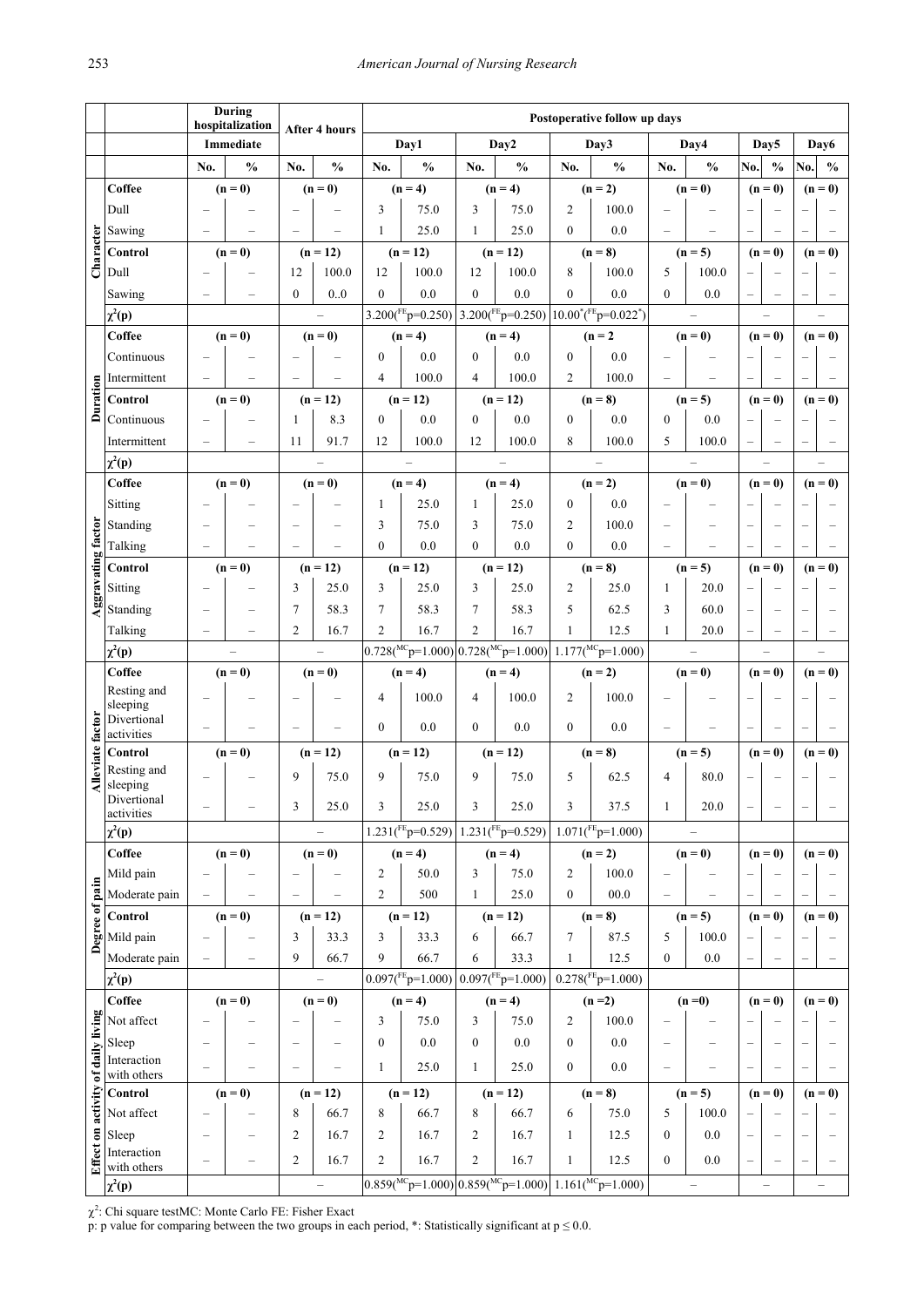[Figure 3](#page-6-0) exhibits that only 13.3% of patients in study (Coffee) group needed analgesic compared to 40% of patients in control group. Statistical significant difference as existed between the study (Coffee) and control groups where  $(X^2 = 5.455 P = (0.020^*)$ .

<span id="page-6-0"></span>

**Figure 3.** Comparison between the Study and Control Groups According to Need for Analgesic

# **5. Discussion**

Post Dural Puncture Headache (PDPH) is a complication after spinal anesthesia. Conservative treatment of PDPH consists of psychological support before surgery, bed rest, and abdominal binders as well as vasoconstrictors such as caffeine that found in coffee  $[4,11]$ . Therefore, the current study was conducted on patients receiving spinal anesthesia, to investigate effect of coffee consumption on the incidence of Post Dural Puncture Headache.

The findings of present study illustrate that there were no statistical significant differences between study (Coffee) and control groups regarding patients' demographic and clinical data; age, marital status, level of education, occupation, body mass index, smoking and intra-operative monitoring; this is in line with Ragab  $[16]$  who study effect of Caffeine, for prevention of Post Dural Puncture Headache in young adult patients in Egypt.

The chief result in this research was that the decreasing in the incidence of PDPH is more in study (Coffee) group than in the control group. This is in agreement with Ragab [\[16\]](#page-7-12) and Camann et al[. \[19\]](#page-7-15) who asserted that oral caffeine could be considered for headache relief in PDPH with minimal side effects. This finding also is supported by Eshghizadeh et al. [\[20\]](#page-7-16) who performed study on the women referring to Razi Hospital, in Torbat Heidarieh and reported that consumption of coffee in patients who have undergone cesarean section with spinal anesthesia can prevent PDPH and reduce the severity of headache

From the researchers' point of view, this finding could be justified that caffeine has the ability to cross the blood-brain barrier so; it increases cerebral arterial vasoconstriction, and causes a decrease in cerebral blood inflow and brain blood volume. Furthermore, caffeine excesses the cerebrospinal fluid production by stimulating sodium-potassium pumps [\[21,22\]](#page-7-17) so; it compensates CSF leakage during spinal anesthesia, where decreasing CSF

produces a downsizing intracranial pressure leading to headache sensation. On the other hand, this finding is in contrast with Halker et al. [\[23\]](#page-7-18) who concluded that caffeine lacks a strong and compelling pharmacological basis as a treatment to prevent or relieve PDPH.

The results revealed that control group had early onset of headache occurrence. This result was in line with Ali [\[24\]](#page-7-19) who studied effect of pre and post nursing intervention on the occurrence of tension headache among surgical patients undergoing spinal anesthesia in Egypt and confirmed that there was a true reduction in the duration of tension headache in the intervention group of the study in addition to, significantly lower intensity scores among patients in the study group as compared to those in the control group.

The present study verified that patients in control group had moderate degree of pain compared to mild degree of pain in study (Coffee) group. This result was supported by Kassa et al [\[25\]](#page-7-20) who studied Post Dural Puncture Headache and associated factors after spinal anesthesia among patients in University of Gondar Referral and Teaching Hospital, Gondar, North West Ethiopia reported that the majority of patients in their study have experienced mild (42.2%) and moderate (31.1%) PDPH pain.

The majority of patients in both groups had standing as aggravating factor and resting and sleeping as alleviating factors for occurrence of PDPH. In this context Turnbull [\[26\]](#page-7-21) mentioned that PDPH is increased by movement of the head, and adoption of the upright posture, and relieved by lying down. This result could be justified that during sitting or standing up, the pressure around brain is reduced even more. Therefore, sitting or standing often makes the headache worse.

The highest percentages of patients in study (Coffee) group had no effect on activity of daily living compared to patients in control group. This result may be due to the fact that coffee increases energy, alertness, ability to concentrate and decreases fatigue.

The results exhibits statistical significant difference between the study (coffee) and control groups as regard needing for analgesic. Only four patients in the study (coffee) group needed analgesic compared with twelve patients in the control group. This finding is with harmony with Ragab [\[16\]](#page-7-12) who found that analgesic demand was significantly lower in group C (received caffeine) than in group S (received saline) for Post Dural Puncture Headache in young adult patients. This finding came in accordance with  $Lin$   $[21]$  who confirmed that caffeine administration is a noninvasive and safe option that may prevent the use of invasive analgesic methods such as epidural blood patching, or epidural injection of NaCl 0.9%. This result was point to success of the coffee consumption on reducing severity of Post Dural Puncture Headache among study (Coffee) group.

# **6. Conclusion**

# **6.1. Findings of the Present Study Concluded That**

The study hypothesis was accepted as incidence of Post Dural Puncture Headache is decreased in postoperative